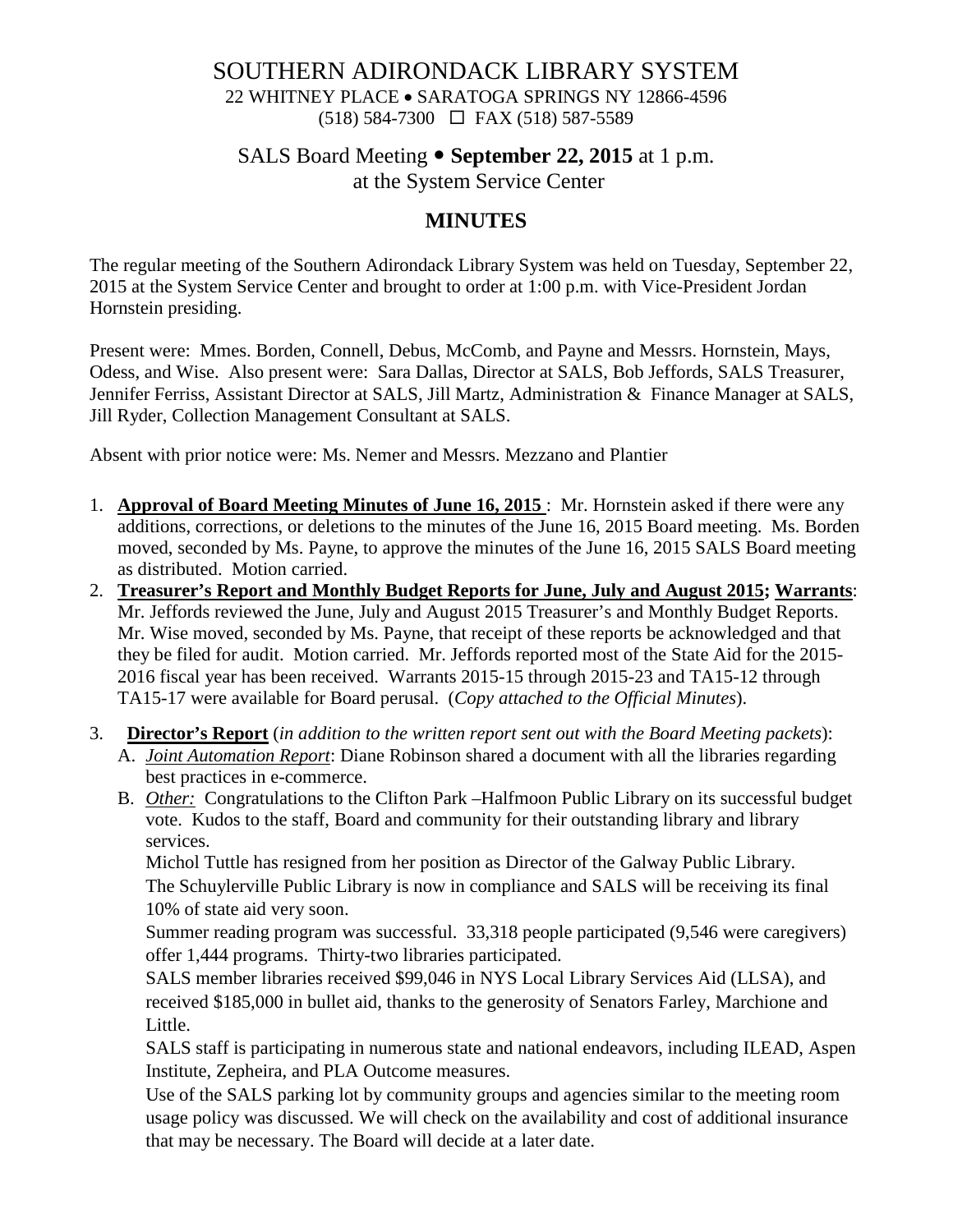# *SALS Board Meeting Minutes, September 22, 2015………………………………………………..2*

### 4. **Committee Reports**:

- A. *Audit & Finance*: Mr. Wise reported the finance committee met in July to discuss the 2016 Budget. He reviewed the proposed 2016 Budget which will be voted on at the October meeting.
- B. *Building*: Ms. Payne reported on the building committee meeting held prior to the Board meeting. She presented the construction grants for approval. *(Copy attached to Official Minutes)* Ms. Debus moved, seconded by Mr. Wise the Construction grants be approved as presented. Motion carried. Ms. Borden, Ms. McComb and Mr. Mays abstained due to conflicts of interest.
- C. *Bylaws Committee*: Ms. Debus reviewed the final sections the Bylaws. The completed, revised Bylaws will be presented at the October Board meeting. The Board recognized Ms. Debus and thanked her for her exceptional work on this project.
- D. *Central Library Aid and Services*: no report.
- E. *County Aid Coordinators*: no report.
- F. *Library Services:* no report.
- G. *Personnel*: The Personnel Committee met in July and recommended a 3.5% salary increase in the 2016 Budget. The Personnel Committee will meet October 20, 2015 at 12pm to discuss the evaluation of SALS Director.
- H. *Trustee Nominating*: no report

## 5. **Unfinished Business**: none

## 6. **New Business:**

- A. *Health Care Flexible Spending Account Amendment*  Mr. Odess moved, seconded by Ms. Connell to approve the Health Care Flexible Spending Account Amendment. Motion carried. (*Copy attached to the Official Minutes*).
- B. *Petty Cash Policy* Mr. Odess moved, seconded by Ms. Debus to approve the Petty Cash Policy. Motion carried. (*Copy attached to the Official Minutes*).
- C. *Financial Accounts Policy* Mr. Wise moved, seconded by Mrs. McComb to approve the Financial Accounts Policy. Motion carried. (*Copy attached to the Official Minutes*).
- D. *Purchasing Policy* Ms. Payne moved, seconded by Mr. Odess to approve the Purchasing Policy. Motion carried. (*Copy attached to the Official Minutes*).
- E. *Approve proposed 2016 JA Budget and amend the 2015 JA Budget*

Mr. Wise moved, seconded by Mr. Odess to increase the 2015 JA Budget by \$24,000 due to income of NYS Special Legislative Grant and to expend the \$24,000 for Zepheira. Motion carried.

Mr. Wise presented the 2016 JA Budget. There will be no fee increases in 2016. Mr. Wise moved, seconded by Mr. Mays to approve the 2016 JA Budget. Motion carried. (*Copy attached to the Official Minutes*).

F. *Approve proposed revised 2015 Budget*

Mr. Wise presented the proposed revised 2015 Budget. The budget was revised due to an increase in the budgeted NYS Aid. Mr. Wise moved, seconded by Mrs. McComb to approve the amended 2015 Budget. (*Copy attached to the Official Minutes*).

G. *Approval of staff conference attendance*

Mrs. McComb moved, seconded by Ms. Connell to approve Sara Dallas, Jennifer Ferriss and Laurie Buckley to attend NYLA in Lake Placid, NY October 2015. Motion carried Mrs. McComb, seconded by Ms. Payne to approve Sara Dallas and Jennifer Ferriss to attend PLA in Denver in April 2016. Motion carried.